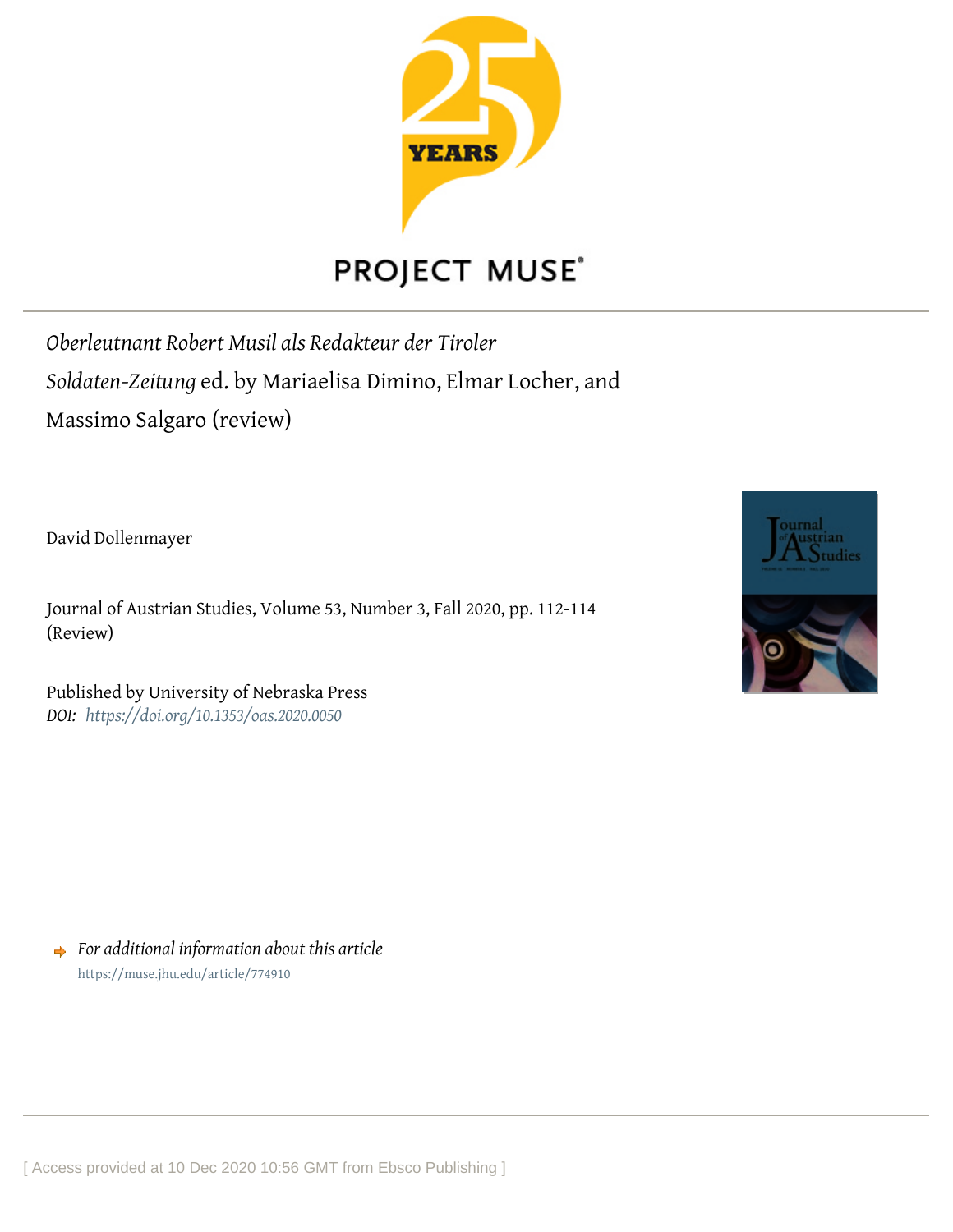## 112 JOURNAL OF AUSTRIAN STUDIES 53:3

 Mariaelisa Dimino, Elmar Locher, and Massimo Salgaro, eds., *Oberleutnant Robert Musil als Redakteur der Tiroler Soldaten- Zeitung*. Musil- Studien 46. Paderborn: Wilhelm Fink, 2019. 342 pp.

This volume collects contributions to a 2015 conference at the University of Verona on Robert Musil's editorship of the *Tiroler Soldaten- Zeitung* (renamed *Soldaten- Zeitung* in August 1915). Musil became its editor in October 1916.

There has long been uncertainty about which *SZ* articles, all published anonymously, Musil wrote himself. Between 1960 and 2014, seven scholars ascribed between three and thirty- eight pieces to him, mostly on subjective stylistic grounds. In the central contribution to this collection, "Die Tiroler Soldaten-Zeitung und ihre Autoren. Eine computergestützte Suche nach Robert Musil," Massimo Salgaro, Simone Rebora, Gerhard Lauer, and J. Berenike Herrmann undertake a stylometric analysis of the twenty- eight *SZ* texts most often ascribed to Musil, using a digital comparison of their diction with known texts by Musil and others (including Zweig, Blei, Kafka, and Albert Ritter, another writer on the *SZ* staff). In a handy table on page 100, they ascribe thirteen of the twenty- eight to Musil with 100 percent reliability and the rest with lesser rates of reliability. They emphasize that their results should be treated as only the beginning of more detailed interpretive analysis.

It is curious that several other contributors to this volume— perhaps because they had not seen the results beforehand— ascribe *SZ* texts, either implicitly or explicitly, to Musil although they either do not appear in the table on page 100 at all or have low reliability ratings.

Of the fourteen other essays in this volume, nine focus on Musil's editorial work for the *SZ* or on the echoes of that work to be found in his postwar oeuvre. Christoph Hoffmann discusses Musil's 1922 report "Psychotechnik und ihre Anwendungsmöglichkeiten im Bundesheere," written during his service as *Fachbeirat* in the Bundesministerium für Heereswesen. Hoffmann distinguishes between Musil's "Schreibposition" as an "Autor" of literary works and as the "Verfasser" (121) of a technical report largely summarizing the results of other studies. Regina Schaunig is similarly interested in the question of "Kontinuitäten und Zäsuren" (133) in Musil's work as literary author and wartime journalist, beginning with the essay "Europäertum, Krieg, Deutschtum," his response to the outbreak of the war, which he welcomed with patriotic enthusiasm. Massimo Libardi and Fernando Orlandi assert that Italian Germanists have a more clear- eyed view of Musil's wartime journalism than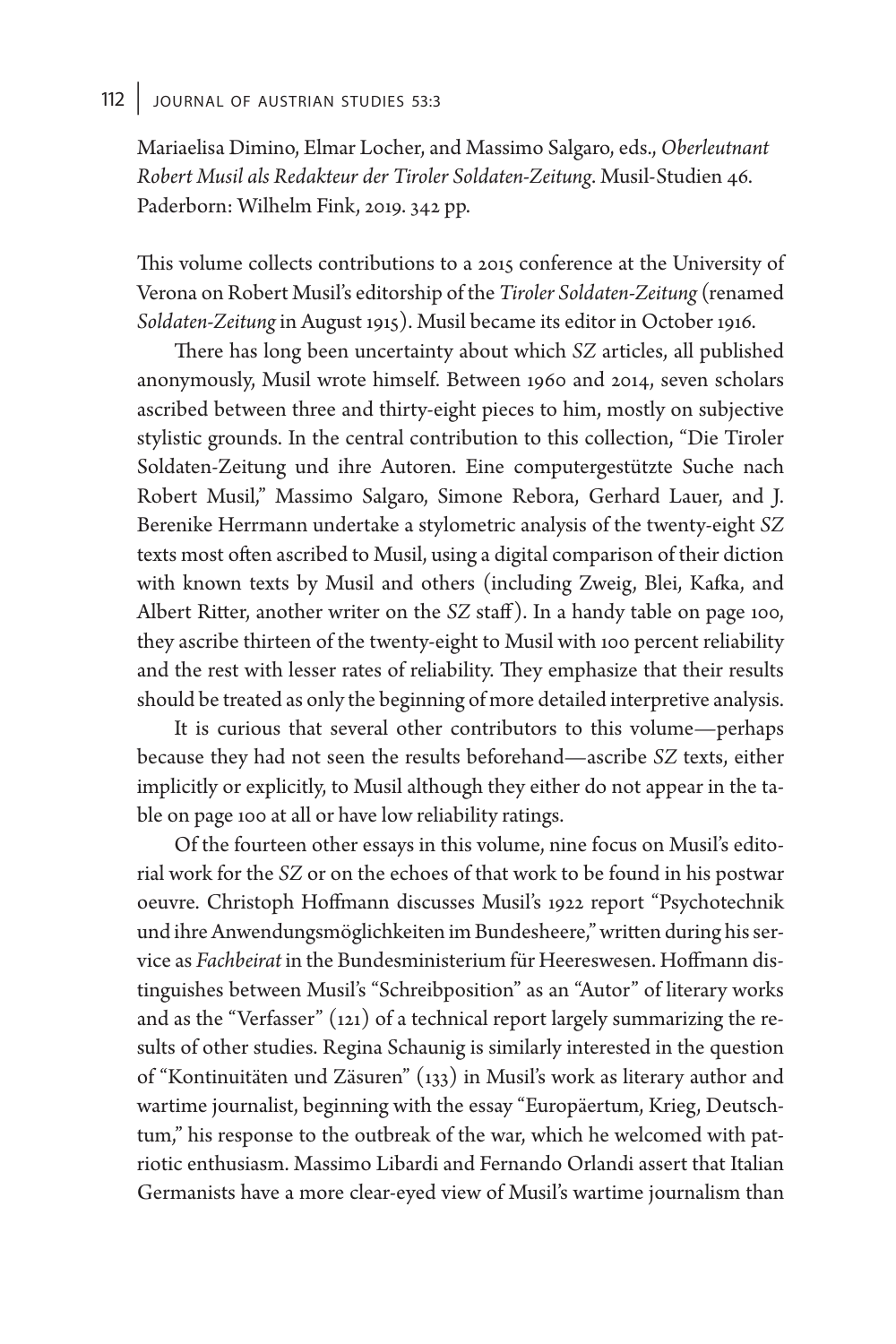their Austrian colleagues since for the latter, it is a taboo subject that contradicts their image of the writer as antimilitaristic and progressive. They analyze texts from the *SZ* as "Übungsplatz" (157) for both the satire of the "Parallelaktion" and the quasi- religious "anderer Zustand." Walter Fanta sees in the unfinished satirical drama "Der kleine Napoleon," written shortly after the war, Musil's "Wendung vom Saulus zu Paulus, vom Bellizisten zum Militärkritiker" (184), and argues against including the wartime journalism in his literary oeuvre. Ivana Z. Bogdanović focuses on the *SZ* Christmastime essay "Heilige Zeit" (100% reliability rating), striking a remarkably personal note in her analysis of Musil as "Ghostwriter der k. und k. Propaganda" (193). As a scholar primarily interested in the mystical aspects of the "anderer Zustand," she feels "die Empörung, irgendwo hinters Licht geführt worden zu sein" (196) by the discovery of his wartime propaganda. This shock will be familiar to readers of Günter Grass's *Beim Häuten der Zwiebel*; Musil, however, never tried to conceal his work on the *SZ*.

Salvatore Pappalardo and Karl Corino contribute analyses of the *SZ*'s treatment of irredentism, Italian in the case of the former and Czech in the case of the latter, and both connect this treatment to the way the topic appears in *Der Mann ohne Eigenschaften*. Pappalardo too easily attributes to Musil many of the *SZ* texts he quotes. I wonder if the author of *Törless* would have described the Trieste irredentists as "meist junge Burschen, die noch in die Zucht der Schule gehörten" (222), although we do have to assume that this phrase passed his editorial eye. Corino declares that it was simply Musil's duty as editor to awaken readers' sympathy for the "Lebensfragen des Staates und der Armee" (225), and that of course meant opposing irredentist aspirations in both the Tyrol and Czechoslovakia. Micaela Latini discusses the "festhaltende Blick" (235) called for in the *SZ* editorial "Kameraden, arbeitet mit!" (almost certainly by Musil), urging frontline soldiers to contribute written or photographed material to the paper since their lived experience qualifies them as "true poets." She goes on to argue that the impossibility of communicating the experience of the war then shaped Musil's postwar view of European humanity, especially as expressed in his 1922 lecture "Das hilflose Europa oder Reise vom Hundertsten ins Tausendste." Aldo Venturelli discusses Musil's reaction to Walter Rathenau's ideas for postwar cultural renewal in the article "Luxussteuern" (reliability rating 93.75%).

The five other contributors focus less on Musil than on the *Soldaten*-*Zeitung* itself. Mariaelisa Dimino discusses the shift in the paper's layout,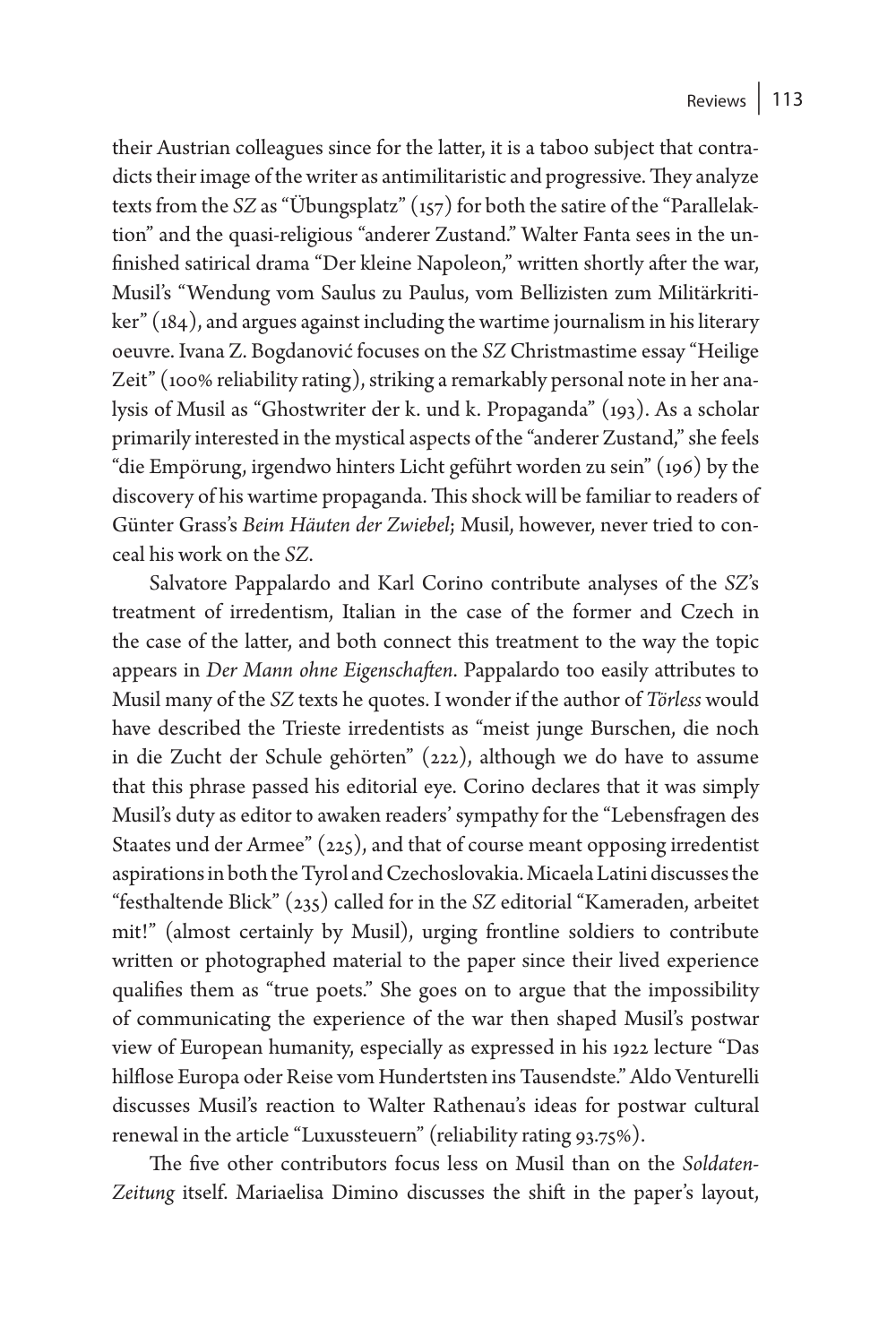## 114 JOURNAL OF AUSTRIAN STUDIES 53:3

content, and editorial direction once Musil became editor. Harald Gschwandtner gives an interesting account of how the *SZ* presented itself at the Vienna Kriegsausstellung in 1916, including setting up a mock frontline editorial office in the Prater and producing a souvenir "edition" that had little or nothing to do with the real *SZ*. Massimo Salgaro contributes a biographic profile of Albert Ritter, the other man of letters on the editorial team. Elmar Locher analyzes how the *SZ* reported on war bonds and the economy. And finally, Sigurd Paul Scheichl describes how patriotic poems by local Tyrolean writers largely disappeared from the paper under Musil's editorship.

The volume includes thirty pages of plates reproducing documents related to the *SZ*'s history as well as pages from the paper itself, a list of sources, but no list of contributors' institutional affiliations.

> David Dollenmayer *Worcester Polytechnic Institute*

 Arnold Suppan, *Imperialist Peace Order: Saint- Germain and Trianon, 1919– 1920*. Vienna: Austrian Academy of Sciences Press, 2019. 250 pp.

We may be over one hundred years away from the cessation of hostilities in World War I, but it would be difficult to argue that the issues raised by that conflict are no longer relevant in modern society. The twentieth and now the twenty-first centuries have seen multiple military conflicts that essentially reexamine the national boundaries created by the post-World War I negotiations in Paris. The European Union, which was created in large part as a peace project to prevent future conflicts on the continent, is faced with challenges to its future existence. And multiple Central European nations have significant nationalist political movements. This situation leads to the obvious question, why has so little changed in a century? The answer may very well be in a close examination of the treaties that were negotiated after the War to End All Wars. In his book *Imperialist Peace Order: Saint- Germain and Trianon 1919– 1920*, historian Arnold Suppan examines two of those treaties and the impact that they had on Central Europe. His overall conclusion is that these two treaties were far more punitive to Austria and Hungary, respectively, than was the Treaty of Versailles to Germany. Additionally, he shows that the treaties were negotiated by western powers, particularly the United States, with little or no knowledge of local conditions, and that the ideology behind them,